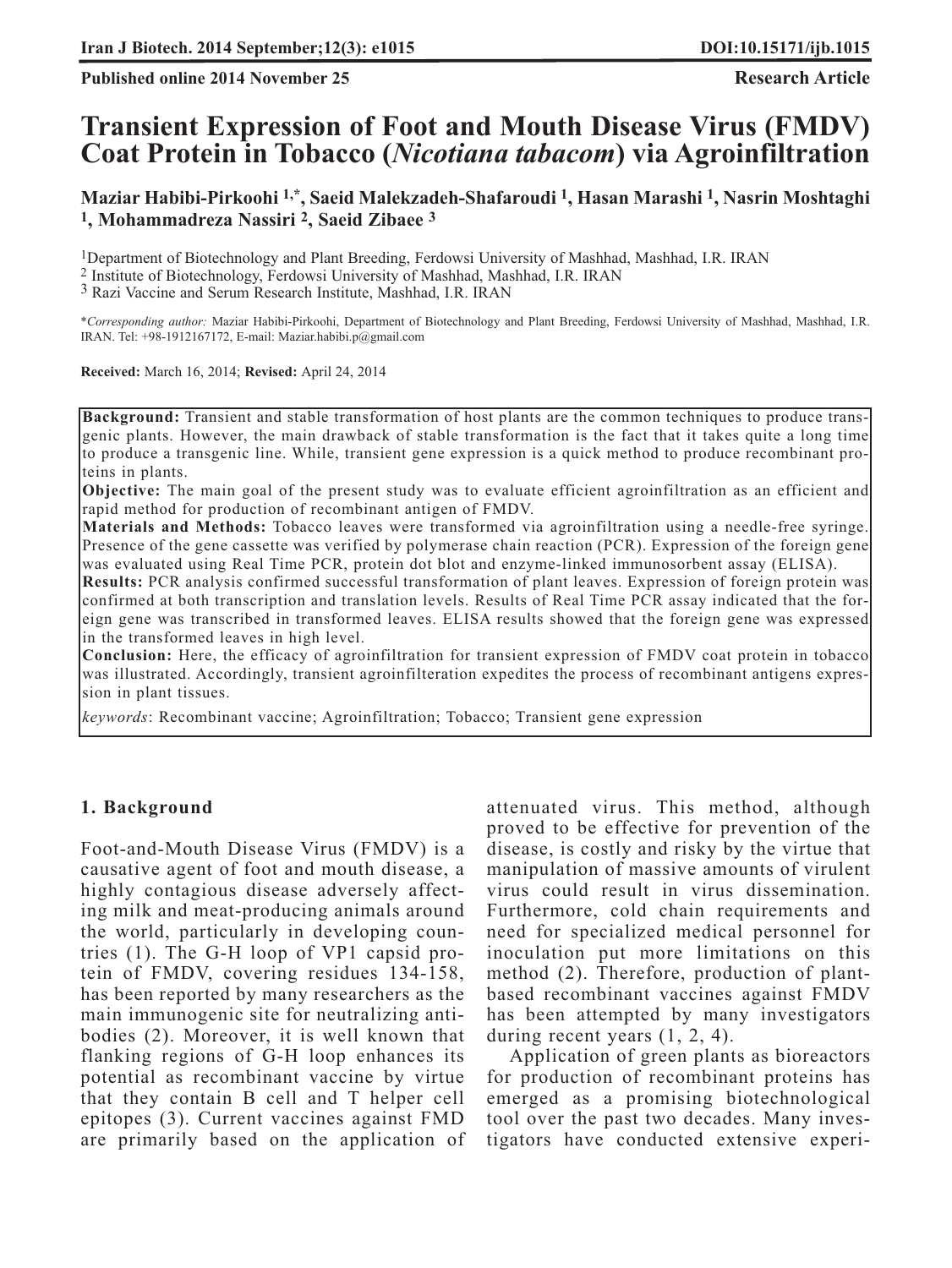ments for the production of recombinant plant-based vaccine against a wide range of bacterial and viral disease (5). However, the technique suffers from major drawbacks such as low expression level and long time required for the production of the recombinant protein in plant tissues (6). Many strategies have been proposed for the enhancement of recombinant protein expression including; chloroplast transformation (7), use of strong promoters (8), untranslated leader sequences (9), signal peptide (10), codon optimization (6). The Long time required for the generation of transformed plants expressing foreign antigens is another limitation for the production of recombinant proteins (11). Transient gene expression methods are appropriate alternatives to stable transformation because they allow for a rapid and inexpensive expression of foreign gene(s) in plant tissues (12). This method can be carried out in many ways including protoplast transformation (13), vacuum infiltration (13), agroinfiltration (14) and particle bombardment (15).

Among the techniques, agroinfiltration takes advantages of a simple, cost effective and rapid procedure. In agroinfiltration, the suspension of *Agrobacterium tumefaciens* harboring the gene(s) of interest is infiltrated into plant leaves using a needle-free syringe. This technique has been carried out in a variety of plants (16, 17) with different experimental purposes (18). However, there have been few reports on production of recombinant vaccines in plant systems via transient gene expression. The main reason is that transient gene expression assays are not as appropriate as stable transformation for production of recombinant vaccines (4, 5, 16). However, recombinant antigens produced via transient gene expression can be used for the production of specific antibodies, which can then be used in diagnosis and molecular detection processes (19). Moreover, transient expression assay can be carried out as a quick method to investigate efficiency of a candidate antigen for inducing immunogenic response in animal models (19, 20). Time course required for antigen production via agroinfiltration (and other

types of transient gene expression) is significantly shorter than that of stable transformation (14).

In this study, we investigated the production of an immunogenic recombinant antigen of FMDV by agroinfiltration of tobacco leaves. The gene construct is composed of a DNA fragment encoding 129-169 amino acids of VP1 capsid protein which includes G-H loop and its flanking regions. Moreover, a ribosome binding site called Kozak and an endoplasmic reticulum (ER) signal peptide called SEKDEL were also included in gene construct.

# **2. Objectives**

*Agrobacterium*-mediated transient gene expression assay was carried out for expression of Foot and Mouth Disease (FMD) coat protein in tobacco plants. The main goal of this investigation was to evaluate agroinfiltration as an effective and quick method for production of recombinant antigen of FMD. The expressed antigen can be used as a potential recombinant vaccine or, more realistically, as a valuable source for production of specific antibody for application in veterinary diagnosis or molecular detection processes.

## **3. Materials and Methods**

## *3.1. Construction of Expression Cassette*

DNA encoding 129-169 amino acids of VP1 capsid protein was designed as the main part of expression cassette. A ribosome binding site, Kozak sequence GCCACC, was introduced prior to the start codon. This sequence has been reported to enhance translation efficiency (21). An endoplasmic reticulum signal peptide called SEKDEL, which has been reported to increase recombinant protein accumulation in plant tissues (22), was attached to 3' end just before stop codon. Start codon (AUG) and stop codon (UAA) were also added into the 5' and 3' ends of the construct, respectively. Recognition sites of *Bam*HI and *Sac*I restriction enzymes were introduced into the 5' and 3' ends of the synthetic gene, respectively. The resulted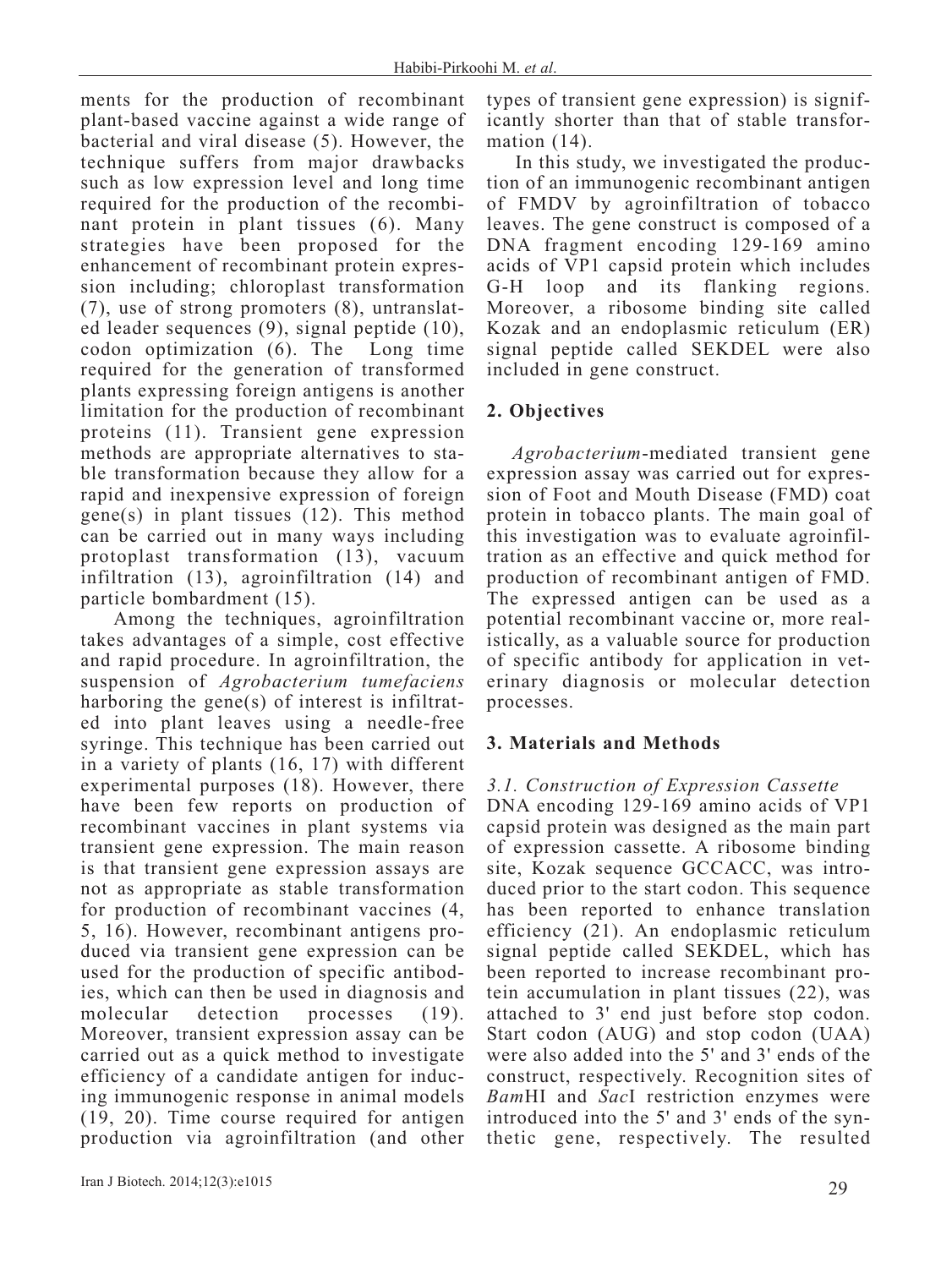chimeric gene was optimized based on codon usage pattern of tobacco taken from http://www.kazusa. or.jp/codon/. The optimized chimeric gene was cloned into the pGem-T Easy vector (Bioneer, South Korea). The native sequence of the coding region was GTTTATAATGGAAATTGTAA GTATGGA-GAAAATCCAGTTACTAATGTTAGAGGA-GATCTTCAAGTTCTTGCTCAAAAGGCTGC-TAGAACTCTTCCAACTTCTTTTAATTATG-GAGCTATTAAG, which after optimization was changed into GTTTACAACGGGAACTG-CAAGTATGGCGAG AACCCCGTGACCAAT-GTGAGGGGTGACCTGCAAGTGCTGGCCCA GAAGGCGGCAAGAACGCTGCCTACCTC-CTTCAACTACGGTGCCATCAAA (the replaced nucleotides are underlined).

## *3.2. Construction of Binary Vector*

The synthetic VP1 gene was removed from pGem-TEasy vector by digestion with *Bam*HI and *Sac*I and was inserted into the binary vector pBI121, yielding pBI121-VP1 vector (Figure 1). The ligation reaction mixture was used to transform *E*. *coli* strain  $DH5-\alpha$  and kanamycin-resistant colonies were isolated after overnight incubation at 37°C. After amplification, the plasmid was extracted from bacterial cells using alkaline lysis method. The plasmid was introduced into *Agrobacterium tumefaciens* strain GV3101 by heat shock method. Transformed cells were screened by kanamycin-resistance

and PCR.

## *3.3. Plant Transformation via Agroinfiltration*

A single colony of *Agrobacterium* containing pBI121-VP1 plasmid was cultured for 48 h in LB medium (NaCl 10 g/L, yeast extract 5 g/L, tryptone 5 g/L) supplemented with gentamicin 10 mg/l, rifampicin 50 mg/L and kanamycin 50 mg/L. After reaching a cell density of  $OD_{600} = 1.5$ , the culture was centrifuged, supernatant was discarded and the pellet was resuspended in infiltration medium (10 mM  $MgCl<sub>2</sub>$ , 10 mM MES pH 5.6, and 150 μM acetosyringone) , adjusted to  $OD_{600}=0.5$ . The suspension was then incubated for 2 h at room temperature. before being transferred to tobacco leaves with a needle-free syringe (Figure 2), as described by Sparkes *et al* (23). Tobacco plants were placed in growth chamber for three days under 25ºC before being analyzed.

## *3.4. Detection of VP1 Gene in Transformed Leaves*

PCR analysis was performed to evaluate presence of foreign gene in leaf tissue of transformed tobacco plants. Genomic DNA was extracted from the leaf tissues of transgenic plants and used as template for PCR analysis, using specific primers. The sequence of forward and reverse primers were 5' ATGGAAATTGTAAGTATGGAGA 3' and



**Figure 1.** Schematic representation of the synthetic *VP*1 gene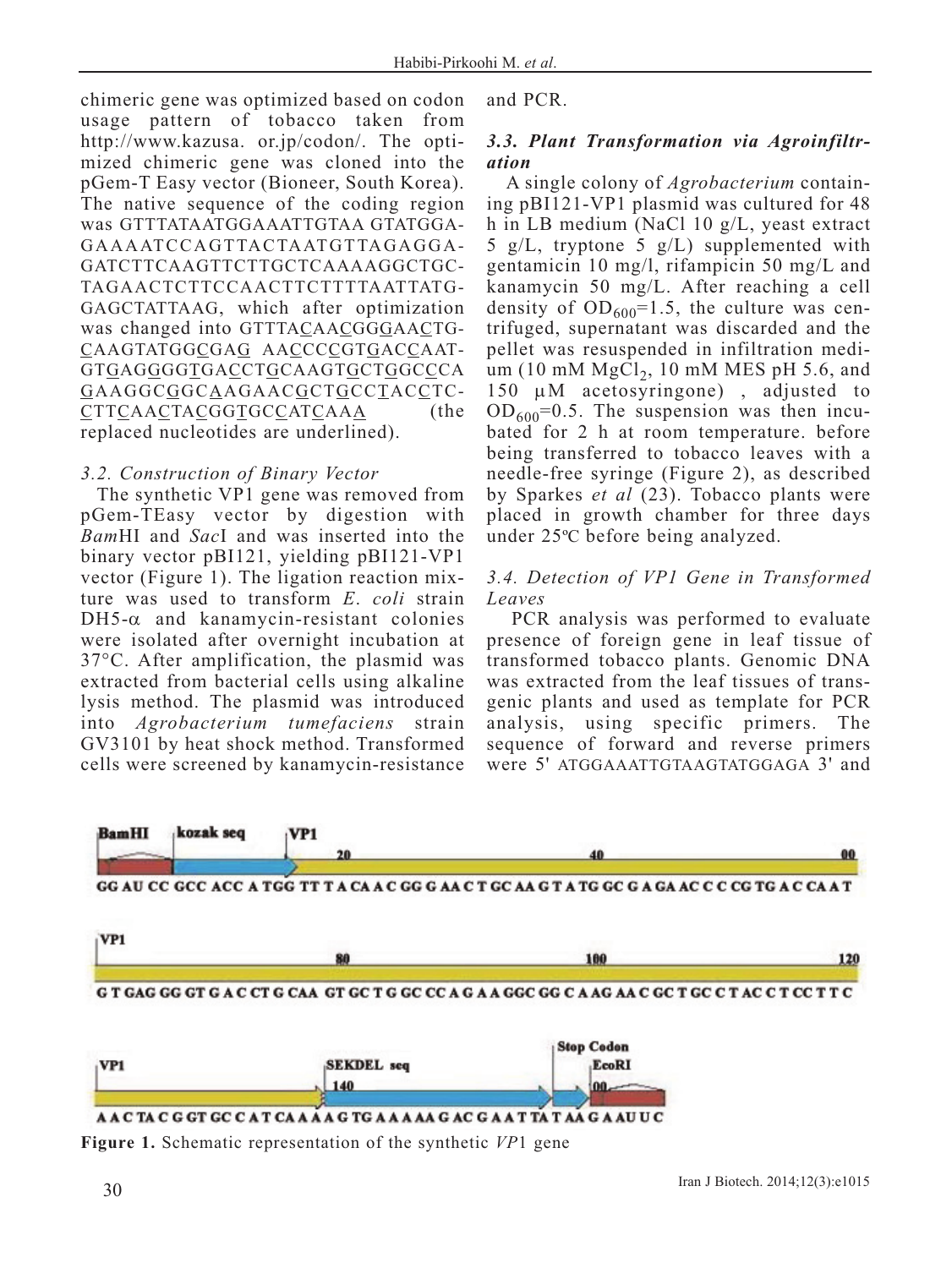5' GAAGAAAGCGAAAGGAGC 3' respectively. Genomic DNA of wild type plants was used as negative control. PCR was carried out as follow: based on the following teperature profile: 94ºC 1 min, 58ºC 1 min, 72ºC 2 min for 30 cycles.

## *3.5. Real Time PCR Assay*

Real Time PCR assay was performed to analyze gene expression at transcription level. Total RNA was extracted from infiltrated leaf tissue and complementary DNA (cDNA) was synthesized via reverse transcription using oligo(dT) 20 primer. The resulting cDNA mixtures were used as templates for Real Time PCR. Expression of the synthetic gene was quantitatively analyzed using a Real-Time PCR system (BioRad). Real Time PCR was carried out in a 20 μL reaction volume containing 0.5 μM of each primer and 10 μL of SYBR Green Real time PCR master mix. Quantitative Real Time PCR experiments were performed in duplicate for each sample. Forward and reverse primers for Real Time PCR were 5' ATG-GAAATTGTAAGTATGGAGA 3' and 5' ATTAAAAGAAGTTGGAAGAGTT 3', respectively.

## *3.6. Protein dot blot assay*

Production of recombinant VP1 protein in transgenic leaves was evaluated by standard protein dot blot assay. Briefly, 5 μL of pro-



**Figure 2.** Agroinfiltration of tobacco leaves using needle-free syringe

tein samples from infiltrated leaves was dotted on the membrane and the membrane allowed to get dried. The membrane was incubated with BSA as blocking solution for 1 h. After incubation, the membrane was incubated with primary antibody for 1 h in 37ºC, washed three times with PBST/PBS and again incubated with secondary conjugated antibody for 1 h in 37ºC. The membrane was washed three times with PBST/PBS and incubated with OPD (Ortho-Phenylenediamine) substrate. A small volume of FMDV vaccine serotype O (about 5 μL) was used as positive control and the same volume of protein obtained from wild type plant was used as negative control.

## *3.7. Enzyme-Linked Immunosorbent Assay* (*ELISA*)

Expression of the foreign gene was further evaluated by ELISA assay. ELISA plate was coated with total soluble proteins from the wild type and the transformed plants and known FMDV VP1 antigen at 37°C for one h; followed by incubation with 1% bovine serum albumin (BSA) in PBS for 2 h at 37°C to prevent non-specific binding. The wells were washed by PBST/PBS and incubated with antiserum reactivated against FMDV (1:1000 dilutions) and then alkaline phosphatase conjugated with anti rabbit IgG (1:1500). Wells were developed with TMB substrate; the color reaction was stopped by 2N  $H_2SO_4$  and read at 405 nm of wavelength.

## **4. Results**

Tobacco leaves were transformed via agroinfiltration. Presence of the expression cassette was evaluated by PCR analysis. Figure 3 shows the result of PCR test. Excepted band was observed for the DNA sample of transformed leaves, but not for the wild type plant.

Expression of VP1 was evaluated at transcription level using Real Time PCR. Three samples of transformed plants were used for Real Time PCR. Results showed that the foreign gene was transcribed in infiltrated leaves (Figure 4).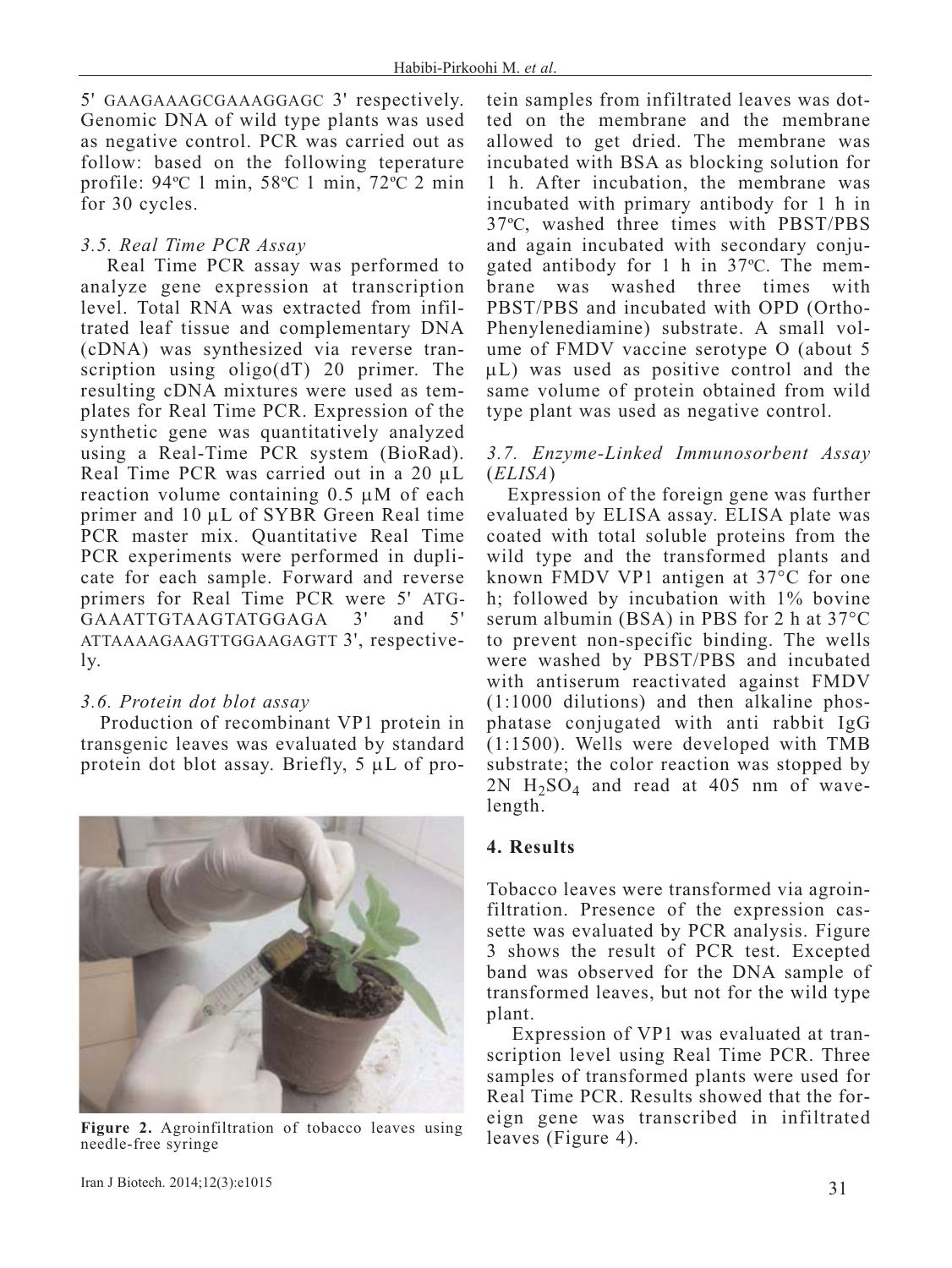

**Figure 3.** PCR analysis for detection of VP1 gene in transformed leaves of tobacco. 1: 1 Kb Size marker; 2: plasmid pBI121VP1 (positive control); 3: transformed plant; 4: wild type plant (negative control).

Translation of VP1 gene was evaluated by protein dot blot assay. Dot blot results confirmed expression of the foreign gene at translation level, whereas no signal was observed for wild type plants (Figure 5).

Expression of the recombinant protein was further quantitatively measure by ELISA (Figure 6) The production of the recombinant protein was quite high in transgenic leaves. In contrast, no strong signal was observed for non-transformed plants.

## **5. Discussion**

Low level of gene expression in stable transformation experiments is a major obstacle for production of recombinant proteins in green plants. The time required for the generation of transgenic lines is another issue in stable transformation (24). An approach to address these limitations is application of transient gene expression assays. Although transient expression is not the preferred method for commercial production of recombinant vaccine in plants, the antigens produced in this procedure can be used for the production of specific antibodies required in molecular diagnosis (19). Moreover, this method makes it possible to evaluate efficacy of a potential recombinant vaccine in a short time (20).

In the present study, tobacco leaves were transiently transformed with a chimeric con-



**Figure 4.** Quantitative measurement of VP1 gene transcription in transformed leaves of tobacco via Real Time PCR. Data presented in this graph are obtained from three samples of transformed plants



**Figure 5.** Protein dot blot for detection of recombinant protein in transformed leaves of tobacco. (1): positive control, (2): protein sample of non-transformed plant, (3): protein sample of transformed plants.

struct of VP1 gene via agroinfiltration. The method has been reported as an efficient and rapid procedure for transient gene expression in plants (25).

Our data demonstrated that agroinfiltration can be a fast and efficient way to produce FMDV antigens in intact plants. As confirmed by Real Time PCR assay, transient expression level of the transgene was fairly high, similar to earlier reports (14,16, 26). As can be seen from dot blot assay, the protein sample obtained from transformed leaves generated a strong signal which is comparable to that of positive control (a common FMD vaccine); whereas protein of wild type plant was not detectable. Enhanced expression of VP1 in tobacco leaves is more obvious in ELISA assay which quantitatively measures expression of the recombinant vaccine. Slight absorbance observed in wild type plant is probably due to unwanted cross reactions between protein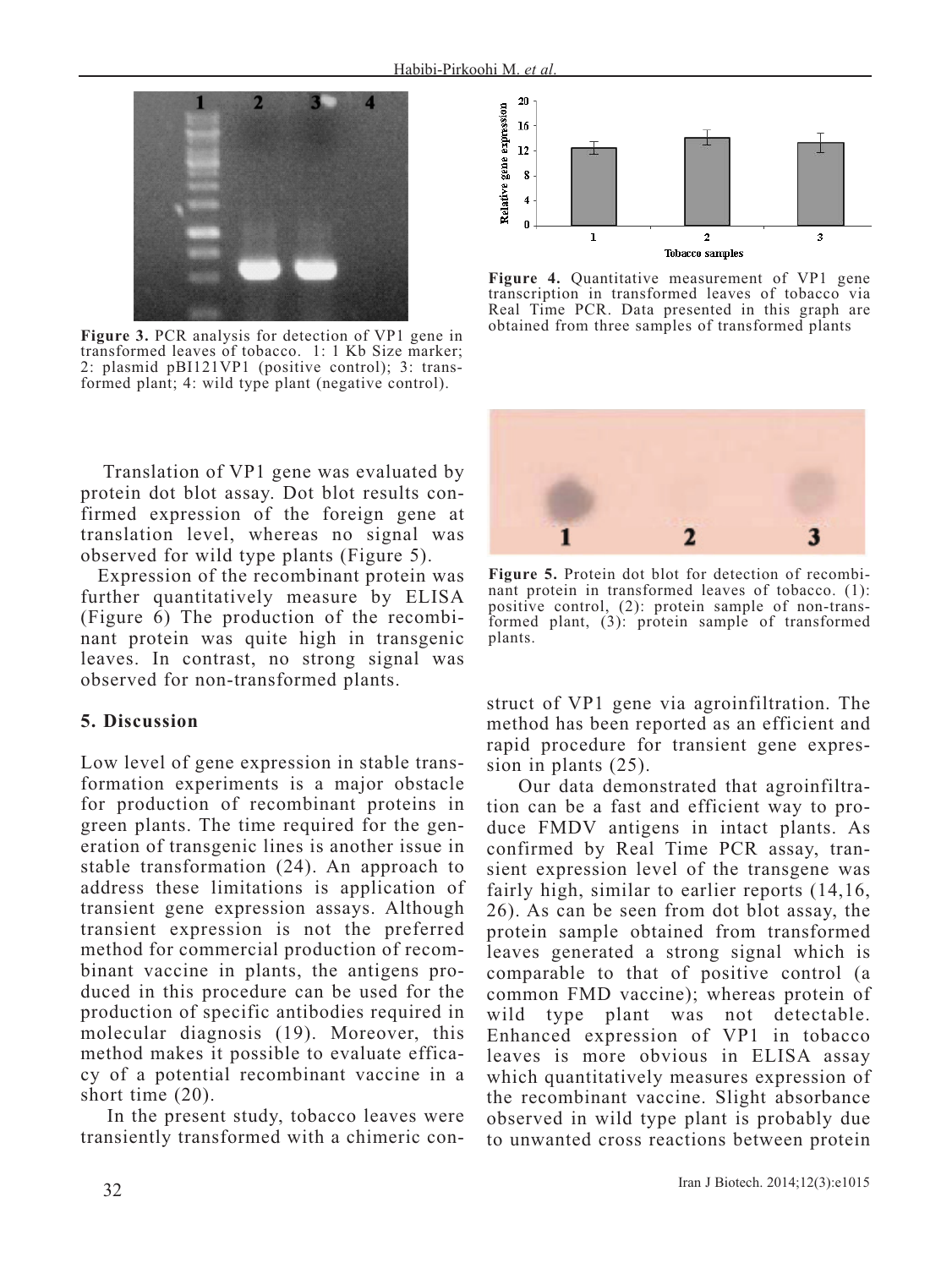samples and specific antibodies.

Most of the works in the field of transient antigen expression in plant hosts have been conducted by means of plant viruses as vehicle for gene delivery and expression, in which the epitope of interest is usually inserted within the coat protein gene (27). This method has proved to be an efficient and rapid way for production of recombinant protein in plants but suffers from the limitation that construction of viral vector for expression of foreign protein is much laborious and time-consuming. Moreover, when the size of foreign gene exceeds a certain threshold, efficiency of the viral vector is reduced (28). In contrary, genes with large size can be efficiently expressed in plants via *Agrobacterium*-mediated genetic transformation (16).

Our results emphasize the efficiency of *Agrobacterium*-mediated transient gene expression assay as a fast method for production of foreign antigens in plant systems. A major advantage of the method is that the recombinant antigen can be produced within a short period. The produced recombinant antigens can be used for production of specific antibodies, which can be used in molecular detection and diagnosis (19, 29). Furthermore, the method is a fast approach to test efficiency of novel vaccine candidates in inducing immunogenic response in animal models (19, 20, 29, 30).

Here, CaMV 35S promoter, Kozak sequence, ER signal peptide were used and codons were optimized to enhance gene expression, similar to previous reports (8, 10, 28, 31- 36). Although a good level of transgene expression was achieved in our experiment, it should be mentioned that the results cannot be confidently attributed to the presence of these factors. Since, their influences on the foreign gene expression were not evaluated. Approving a connection between these factors and the expression level of the VP1 antigen requires further investigation.

#### **Acknowledgement**

The authors would like to thank staff of biotechnology and plant breeding department, faculty of Agriculture, Ferdowsi University of Mashhad.

#### **Authors' Contribution**

Maziar Habibi and the authors conducted the experiment.

## **Financial Disclosure**

There is no financial interest.

#### **Funding/ Support**

The research was funded by department of



**Figure 6.** Quantification of recombinant VP1 expression in transgenic plants by ELISA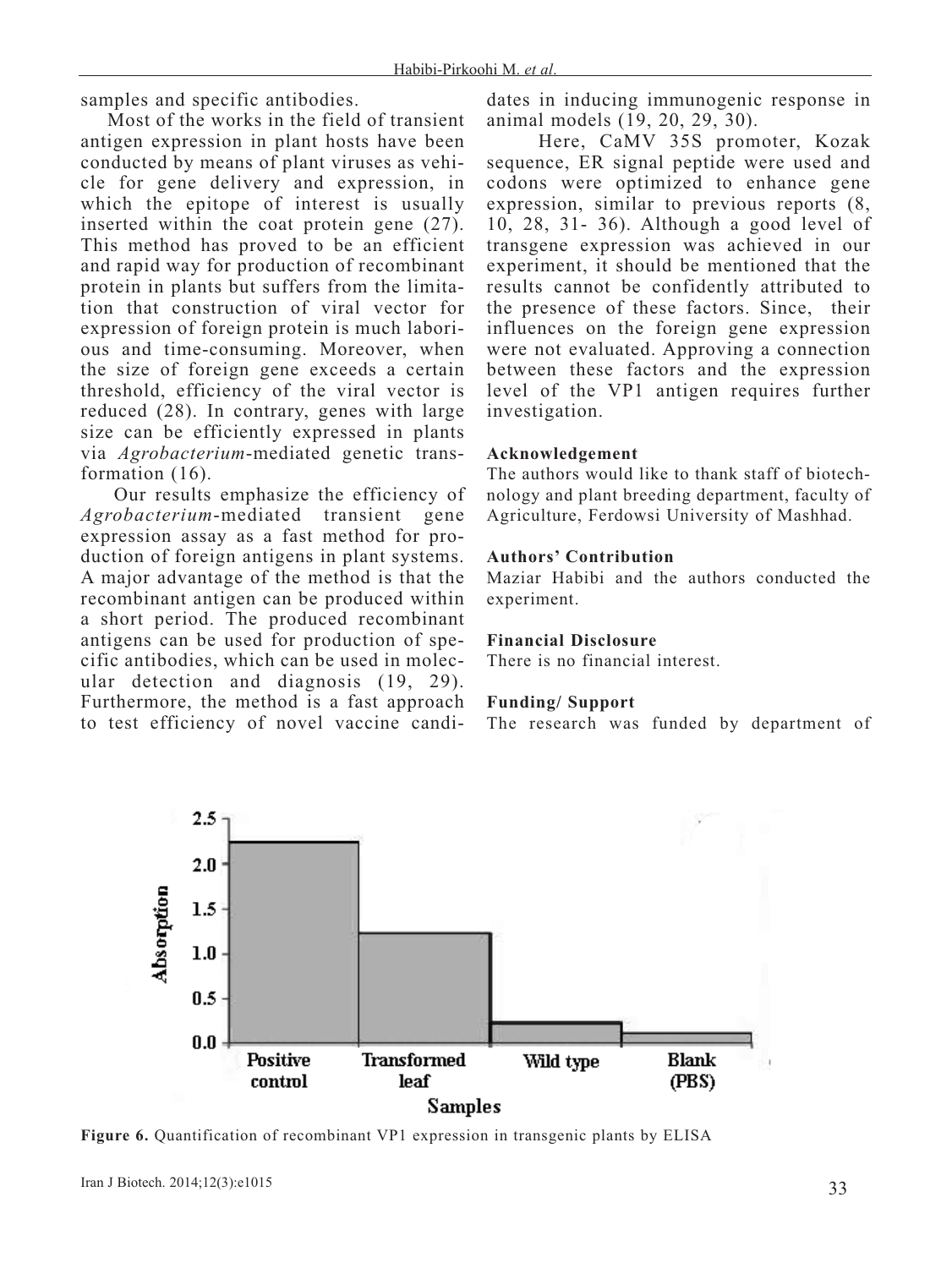Biotechnology and Plant Breeding, faculty of Agriculture, Ferdowsi University of Mashhad.

## **Reference**

- 1. Carrillo C, Wigdorovitz A, Oliveros JC, Zamorano PI, Sadir AM, Gomez N, et al. Protective immune response to foot-and-mouth disease virus with VP1 expressed in transgenic plants. *J Virol*. 1998; **72**:1688-90.
- 2. Wigdorovitz A, Carrillo C, Trono K. Induction of a virus specific antibody response to foot and mouth disease virus using the structural protein VP1 expressed in transgenic potato plants. *Virol Immunol.* 2001;**14**:49-57.
- 3. Chang YW, Tseng YC, Walfield AM, Ye J, Shen M, et al. Effective synthetic peptide vaccine for footand-mouth disease in swine. *Vaccine* 2002;**20**: 2603-2610.
- 4. Dus Santos MJ, Wigdorovitz A, Trono K, Rios RD, Franzone PM, Gil F, Javier Moreno J, Carrillo C, Escribano J and Borca M. A novel methodology to develop a foot and mouth disease virus (FMDV) peptide-based vaccine in transgenic plants. *Vaccine* 2002;**20**:1141-7.
- 5. Boehm R. Bioproduction of therapeutic proteins in the 21st century and the role of plants and plant cells as production platforms. *Ann NY Acad Sci*. 2007;**1102**:121-134.
- 6. Floss D.M, Falkenburg D, Conrad U. Production of vaccines and therapeutic antibodies for veterinary applications in transgenic plants: an overview. *Transgenic Res.*2007;**16**:315-332.
- 7. Daniell H, Lee SB, Panchai T, Wiebe PO. Expression of the native cholera toxin B subunit gene and assembly as functional oligomers in transgenic tobacco chloroplasts. *J Molec Biol.* 2011;**311**(5):1001-1009.
- 8. Streatfield SJ, Jilka JM, Hood EE, Turner DD, Bailey MR, Mayor JM, et al. Plant-based vaccines: unique advantages. *Vaccine* 2001;**19**(17- 19):2742-2748.
- 9. Aziz MA, Singh S, Anand K, Bhatnagar R. Expression of protective antigen in transgenic plants: a step towards edible vaccine against anthrax. Biochem. *Biophys Res Commun.* 2002; **299**:345-351.
- 10. Kang TJ, Han SC, Jang MO, Kang KH, Jang YS, Yang MS. Enhanced Expression of B-Subunit of Escherichia coli Heat-Labile Enterotoxin in Tobacco by Optimization of Coding Sequence. *Appl Biochem Biotechnology*. 2004;117:175-187.
- 11. Simmons CW, VanderGheynst JS, Upadhyaya SK. A model of Agrobacterium tumefaciens vacuum infiltration into harvested leaf tissue and subsequent in planta transgene transient expression. *Biotechnol Bioeng.* 2009;**102**:965-970.
- 12. Bhaskar PB, Venkateshwaran M, Wu L, Ane JM, Jiang J. Agrobacterium-Mediated Transient Gene Expression and Silencing: A Rapid Tool for Functional Gene Assay in Potato. *PLoS ONE.* 2009; **4**(6):581-592.
- 13. Sheen J. Signal Transduction in Maize and Arabidopsis mesophyll protoplasts. *Plant Physiol.* 2011;**127**:1466-1475.
- 14. Leckie BM, Stewart CN. Agroinfiltration as a technique for rapid assays for evaluating candidate insect resistance transgenes in plants. *Plant Cell Rep.* 2011;**30**:325-334.
- 15. Schweizer P, Christoffel A, Dudler R. Transient expression of members of the germin-like gene family in epidermal cells of wheat confers disease resistance. *The Plant J.* 1999; **20**:541-552.
- 16. Wroblewski T, Tomczak A, Michelmore R. Optimization of Agrobacterium mediated transient assays of gene expression in lettuce, tomato and Arabidopsis. *Plant Biotech J.* 2005;**3**:259- 273.
- 17. Zottini M, Barizza E, Costa A, Formentin E, Ruberti C, Carimi F, *et al*. Agroinfiltration of grapevine leaves for fast transient assays of gene expression and for long-term production of stable transformed cells. *Plant Cell Rep.* 2008;**27**:845- 853.
- 18. Zheng L, Liu G, Meng X, Li Y, Wang Y. A Versatile Agrobacterium-Mediated Transient Gene Expression System for Herbaceous Plants and Trees. *Biochem Genet*. 2012;**50**:761-769.
- 19. Hashemi H, Jourabchi E, Khodabandeh. Transient Expression of Human Growth Hormone in Potato (Solanum tuberosum), Tobacco (Nicotiana tobacum) and Lettuce (Lactuca sativa) Leaves by Agroinfiltration. *I J Biotechnol.* 2005;**3**(2):109- 113.
- 20.Schillberg S,Twyman RM,Fischer R. Opportunities for recombinant antigen and antibody expression in transgenic plants- technology assessment. *Vaccine*. 2005;**23**:1764-1769.
- 21. Kozak, M. The scanning model for translation: an update. *J Cell Biol.* 1989;**108**:229-241.
- 22. Haq TA, Mason HS, Clements JD, Arntzen CJ. Oral immunization with a recombinant bacterial antigen produced in transgenic plants. *Science*. 1995;**268**:714-716.
- 23. Sparkes IA, Runions J, Kearns A, Hawes C. Rapid, transient expression of fluorescent fusion proteins in tobacco plants and generation of stably transformed plants. *Nat Protoc.* 2006;**1**:2019- 2025.
- 24. Bendahmane A, Querci M, Kanyuka K, Baulcombe DC. Agrobacterium transient expression system as a tool for the isolation of disease resistance genes: application to the Rx2 locus in potato. *Plant J.* 2000; **21**:73-81.